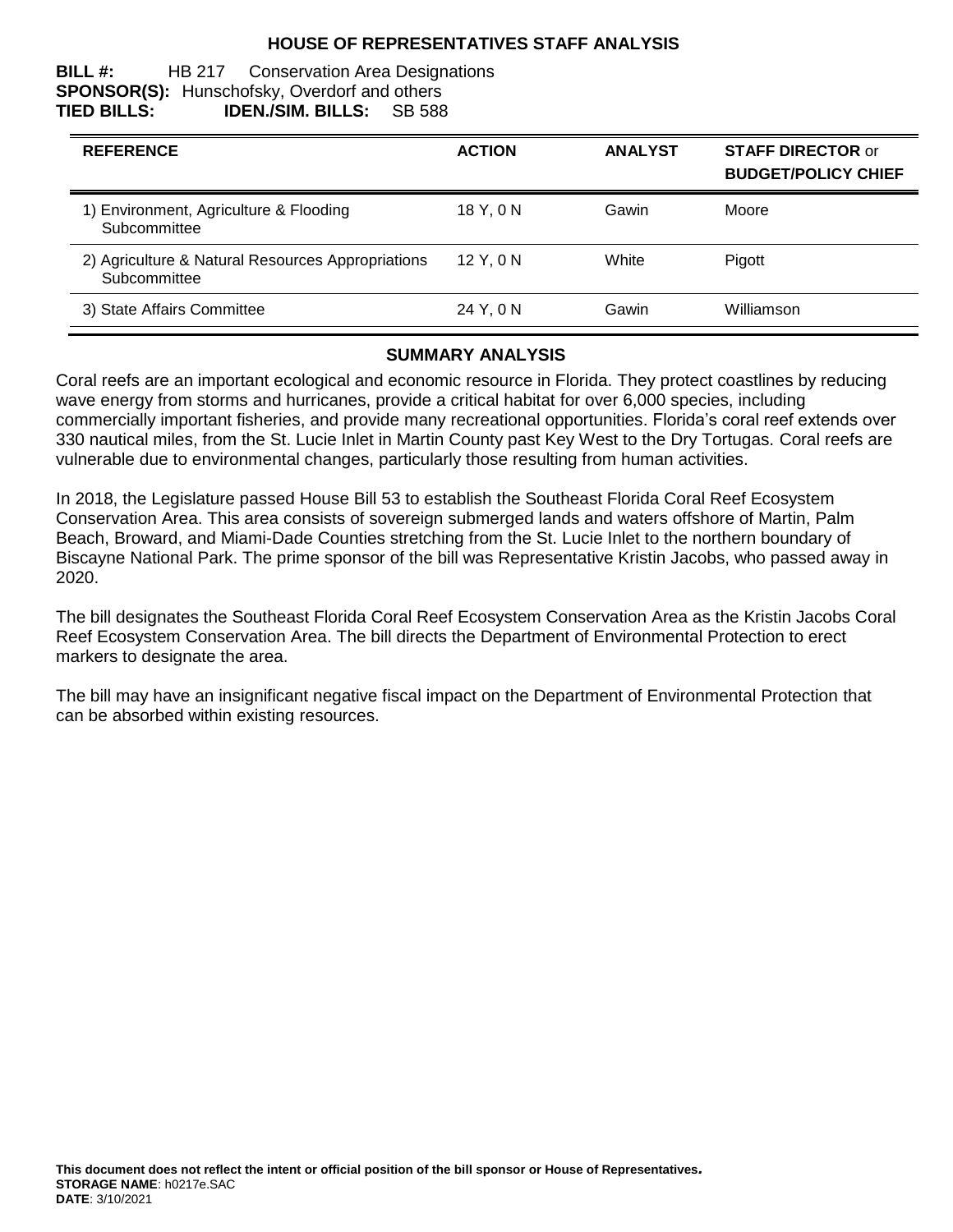## **FULL ANALYSIS**

# **I. SUBSTANTIVE ANALYSIS**

## A. EFFECT OF PROPOSED CHANGES:

## **Background**

#### Coral Reefs

Coral reefs are valuable natural resources. They protect coastlines by reducing wave energy from storms and hurricanes,<sup>1</sup> serve as a source of food and shelter, and provide a critical habitat for over 6,000 species, including commercially important fisheries.<sup>2</sup> Many medicines, as well as other health and beauty products, are derived from marine plants, algae, and animals found on coral reefs. <sup>3</sup> Coral reefs are vulnerable due to environmental changes, particularly those resulting from human activities.<sup>4</sup>

Florida's coral reef extends 330 nautical miles, from the St. Lucie Inlet in Martin County past Key West to the Dry Tortugas.<sup>5</sup> It is the only coral reef system in the continental United States and is home to over 40 species of reef-building corals that provide shelter, food, and breeding sites for millions of plants and animals.<sup>6</sup> The reef supports a rich and diverse assemblage of stony corals, octocorals, macroalgae, sponges, and fishes.<sup>7</sup>

Coral reefs serve as a resource for recreation, education, scientific research, and public inspiration. Millions of tourists and local residents enjoy scuba diving, snorkeling, and fishing on Florida's coral reefs. These activities provide a source of income for the state and its coastal communities. The tourism value of Florida's coral reefs is estimated at \$1.1 billion annually, and the reefs are estimated to support 71,000 jobs in south Florida.<sup>8</sup>

#### Florida Coral Reef Conservation Program

The Department of Environmental Protection's (DEP) Coral Reef Conservation Program (CRCP) manages the northern section of the reef from the St. Lucie Inlet to the northern border of Biscayne National Park.<sup>9</sup> This area is known as the Southeast Florida Coral Reef Ecosystem Conservation Area.<sup>10</sup> The CRCP coordinates research and monitoring, develops management strategies, and promotes partnerships to protect the coral reefs, hardbottom communities, and associated reef resources. 11

The CRCP also implements and coordinates the Southeast Florida Coral Reef Initiative (SEFCRI). The SEFCRI identifies and implements priority actions needed to reduce key threats to coral reef resources in southeast Florida, through a local action strategy for collaborative action among government and non-governmental partners.<sup>12</sup>

 $\overline{a}$ 

<sup>1</sup> *Coral Reef Conservation Program 2011-2016 Strategic Plan,* (July 2011), p. 3, *available at*

https://floridadep.gov/sites/default/files/CRCP\_Strategic\_Plan\_2011-2016.pdf (last visited Jan. 28, 2021).

<sup>2</sup> *Id*.

<sup>3</sup> *Id*.

<sup>4</sup> U.S. Coral Reef Task Force, *The National Action Plan to Conserve Coral*, p. 3, *available at*

http://www.coralreef.gov/about/CRTFAxnPlan9.pdf (last visited Jan. 28, 2021).

<sup>5</sup> DEP, *Coral Reef Conservation Program*, https://floridadep.gov/rcp/coral (last visited Jan. 28, 2021).

<sup>6</sup> Florida's Coral Reef, *Conserving Florida's Coral Reef*, https://floridascoralreef.org/ (last visited Feb. 9, 2021).

<sup>7</sup> DEP, *Coral Reef Conservation Program*, https://floridadep.gov/rcp/coral (last visited Jan. 28, 2021).

<sup>8</sup> *Id.* 

<sup>9</sup> DEP, *Coral Reef Conservation Program*, https://floridadep.gov/rcp/coral (last visited Jan. 28, 2021).

 $10$  Chapter 2018-30, Laws of Fla.

<sup>11</sup> *Id*.

**STORAGE NAME**: h0217e.SAC **PAGE: 2** <sup>12</sup> SEFCRI, *What is SEFCRI?*, https://southeastfloridareefs.net/who-we-are/ (last visited Jan. 28, 2021).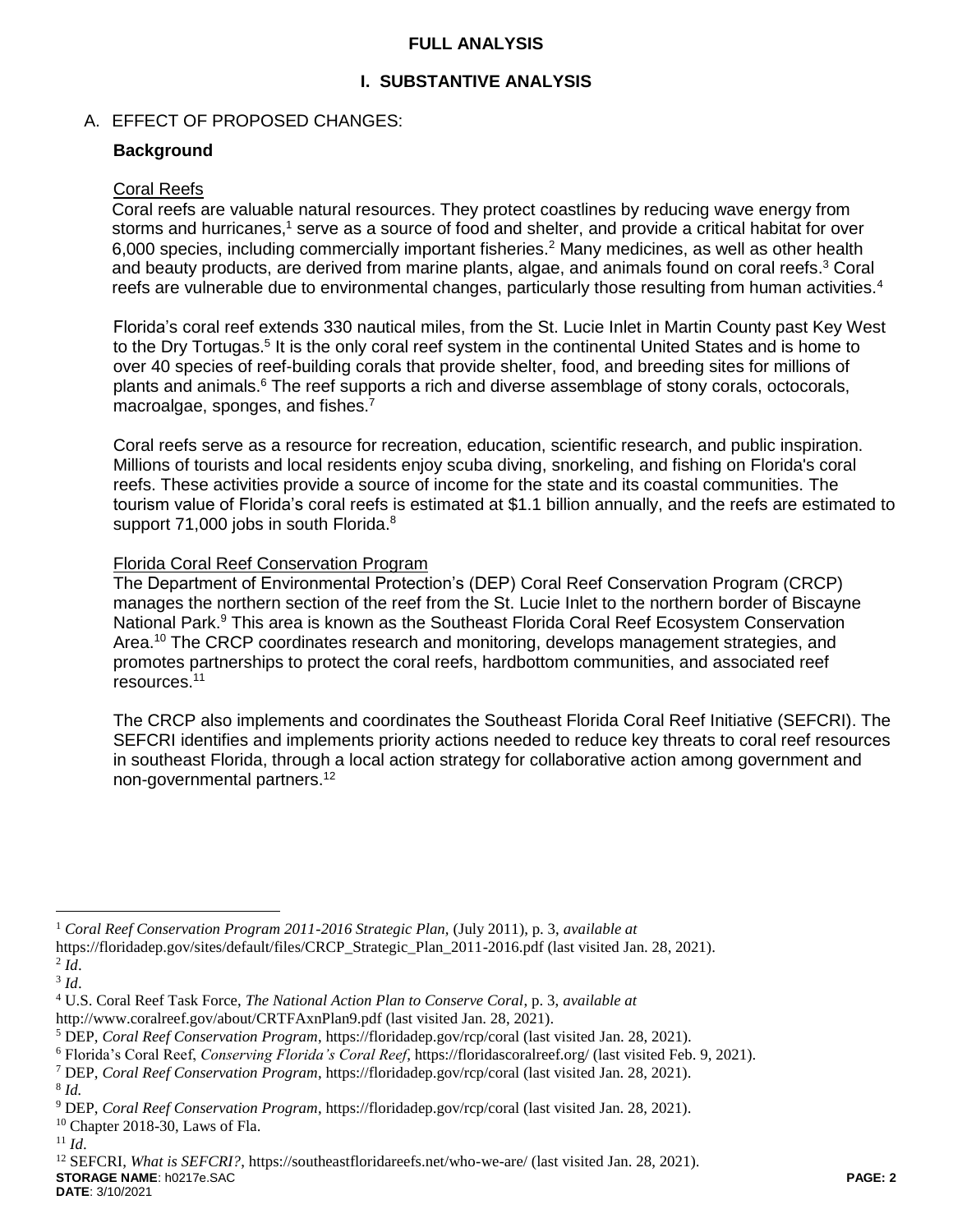

The Southeast Florida Coral Reef Ecosystem Conservation Area, formerly referred to as the Southeast Florida Coral Reef Initiative Region, was officially established on July 1, 2018.<sup>13</sup> The conservation area, depicted in the map above,<sup>14</sup> includes the sovereign submerged lands and state waters offshore of Martin, Palm Beach, Broward, and Miami-Dade Counties from the northern boundary of Biscayne National Park to the St. Lucie Inlet.<sup>15</sup>

The Florida Keys portion of the reef is recognized and protected by management plans of the Florida Keys National Marine Sanctuary, National Parks, and National Wildlife Refuges.<sup>16</sup> Prior to the designation of the Southeast Florida Coral Reef Ecosystem Conservation Area, the stretch of corals from the St. Lucie Inlet to the northern border of Biscayne National Park was not protected by a stateadopted management plan.<sup>17</sup>

## Kristin Jacobs

Kristin Jacobs was a member of the Florida House of Representatives, representing District 96 in Broward County, from 2014 until her passing on April 11, 2020.<sup>18</sup> Representative Jacobs was the prime sponsor of House Bill 53 in 2018, which created the Southeast Florida Coral Reef Conservation Area.<sup>19</sup> Prior to her time in the Legislature, she served as Broward County Commissioner for 16 years and as Mayor of Broward County for two terms. Representative Jacobs was known for her advocacy and passion for protecting the environment and was twice chosen by the President of the United States to

<sup>17</sup> *Id*.

 $\overline{a}$ 

<sup>&</sup>lt;sup>13</sup> Chapter 2018-30, Laws of Fla.

<sup>&</sup>lt;sup>14</sup> DEP, *Coral ECA: Southeast Florida Coral Reef Ecosystem Conservation Area*, https://floridadep.gov/rcp/coral/content/coral-ecasoutheast-florida-coral-reef-ecosystem-conservation-area (last visited Jan. 28, 2021).

<sup>15</sup> Chapter 2018-30, Laws of Fla.

<sup>16</sup> DEP, *Coral ECA: Southeast Florida Coral Reef Ecosystem Conservation Area*, https://floridadep.gov/rcp/coral/content/coral-ecasoutheast-florida-coral-reef-ecosystem-conservation-area (last visited Jan. 28, 2021).

<sup>18</sup> Florida House of Representatives, *Kristin Diane Jacobs*,

https://www.myfloridahouse.gov/Sections/Representatives/details.aspx?MemberId=4613&LegislativeTermId=88 (last visited Jan. 28, 2021).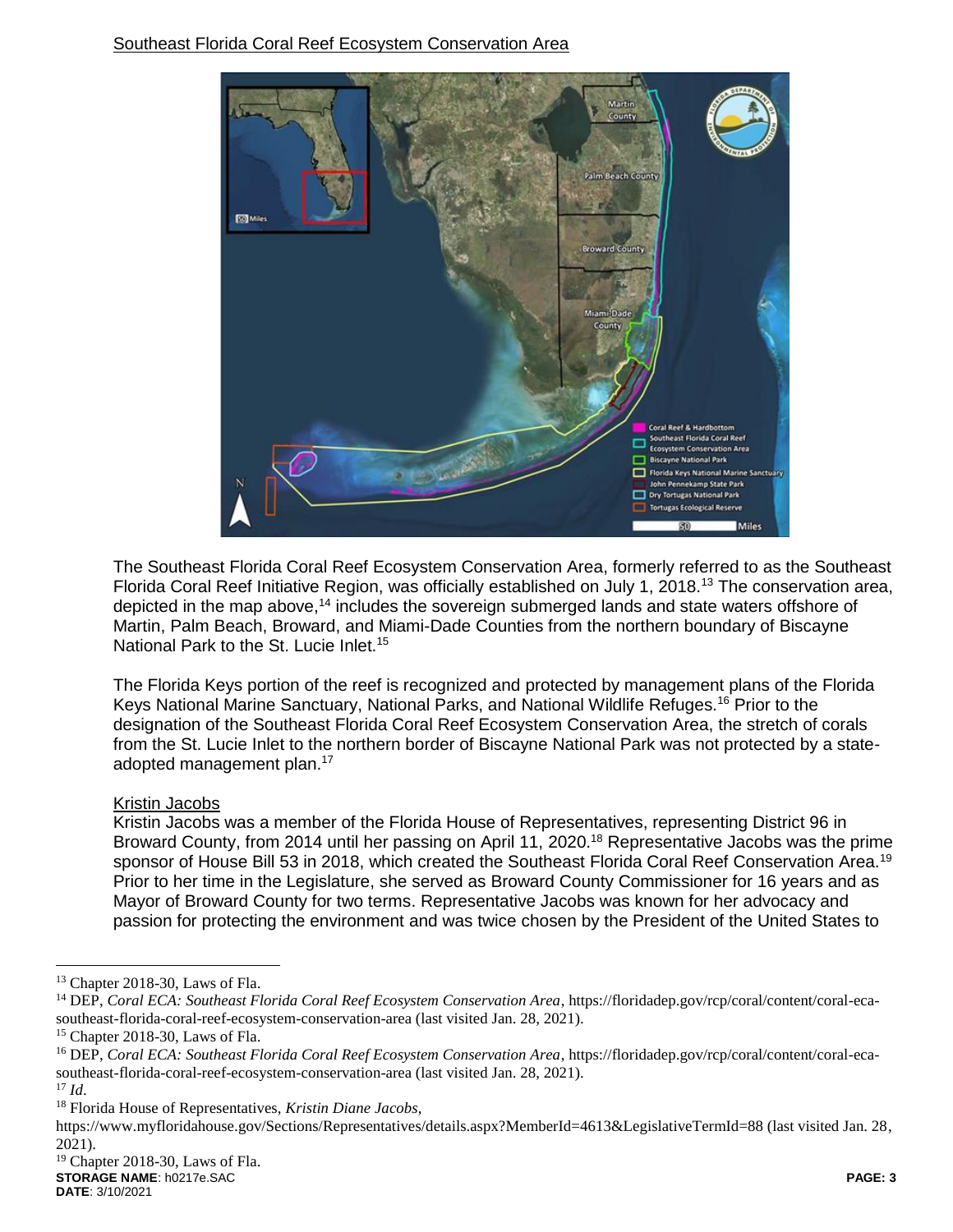serve on national task forces dealing with climate resiliency and ocean protection.<sup>20</sup> She was also one of the original signers and champions of the Southeast Florida Regional Climate Change Compact.<sup>21</sup>

# **Effect of the Bill**

The bill designates the Southeast Florida Coral Reef Ecosystem Conservation Area as the Kristin Jacobs Coral Reef Ecosystem Conservation Area. The bill directs DEP to erect markers to designate the area.

- B. SECTION DIRECTORY:
	- Section 1. Creates an unnumbered section of law to designate the Southeast Florida Coral Reef Ecosystem Conservation Area as the Kristin Jacobs Coral Reef Ecosystem Conservation Area.
	- Section 2. Provides an effective date of July 1, 2021.

# **II. FISCAL ANALYSIS & ECONOMIC IMPACT STATEMENT**

- A. FISCAL IMPACT ON STATE GOVERNMENT:
	- 1. Revenues:

None.

2. Expenditures:

The bill may have an insignificant negative fiscal impact on DEP that can be absorbed within existing resources associated with erecting markers to designate the Kristin Jacobs Coral Reef Ecosystem Conservation Area.

- B. FISCAL IMPACT ON LOCAL GOVERNMENTS:
	- 1. Revenues:

None.

2. Expenditures:

None.

C. DIRECT ECONOMIC IMPACT ON PRIVATE SECTOR:

None.

D. FISCAL COMMENTS:

None.

# **III. COMMENTS**

A. CONSTITUTIONAL ISSUES:

**STORAGE NAME**: h0217e.SAC **PAGE: 4** <sup>21</sup> Rosemary O'Hara, *Armed with facts and charm, Kristin Jacobs was a principled political force in Broward County | Rosemary O'Hara*, South Florida Sun Sentinel (April 11, 2020),https://www.sun-sentinel.com/opinion/commentary/fl-op-com-kristin-jacobsrosemary-ohara-20200411-jwugiwzlnbhavgo54wr4yf7mr4-story.html. (last visited Feb. 9, 2021).

 $\overline{a}$ 

<sup>20</sup> Skyler Swisher, *Kristin Jacobs, a Broward state representative and advocate for the environment, dies at 60*, South Florida Sun Sentinel (April 11, 2020), https://www.sun-sentinel.com/news/politics/fl-ne-kristin-jacobs-obituary-20200411 cchct6s5endqngfdhrcb7q23ze-story.html. (last visited Feb. 9, 2021).